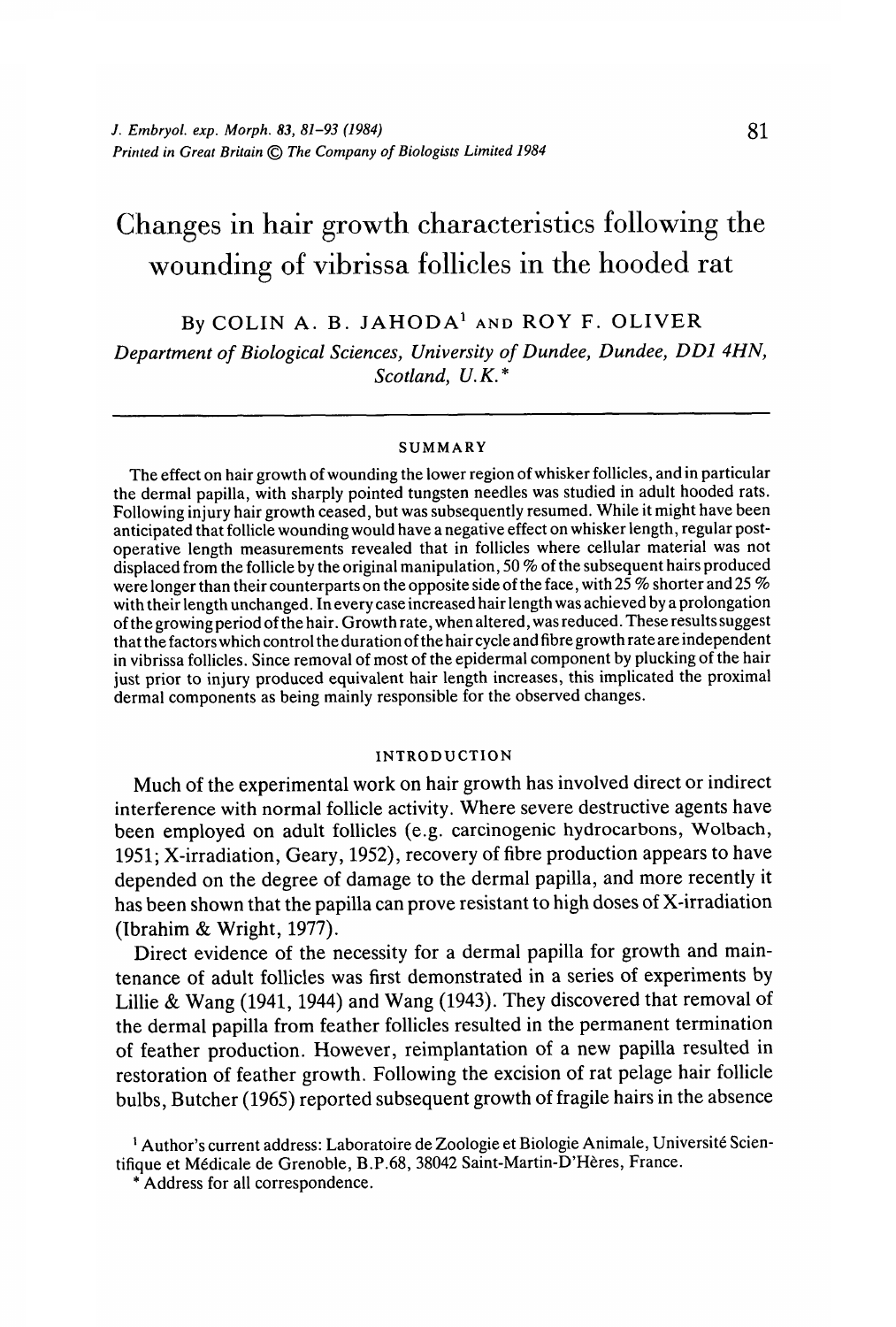of a dermal papilla. This conflicted with the findings of Oliver (1966a,*b)* who, using operational procedures pioneered by Cohen (1961), established that fibre production in the vibrissa follicle was terminated by removal of the dermal papilla, and was only restored after papilla regeneration from surrounding lower follicular mesenchymal cells which are continuous with the base of the papilla. Furthermore, it was discovered that a papilla could be reformed after removal of short lengths of follicle root, a finding confirmed by Ibrahim & Wright (1982). Similarly, the regrowth of human axillary hair following the removal of the bulb and follicle up to the level of the sebaceous gland has also been described (Inaba, Anthony & McKinstry, 1979).

One of the advantages of using vibrissa follicles, particularly for quantitative studies, is the ease with which individual fibres can be measured. Normal growth characteristics of vibrissae on the upper lip of the rat are therefore well documented (Oliver, 1965; Ibrahim & Wright, 1975; Young, 1977). In addition, each follicle has an exact counterpart on the opposite side which produces a fibre of similar length. This inbuilt 'control' system was exploited by Oliver (1966a, 1967) who looked at alterations in whisker length brought about by various microsurgical manipulations. -

In the present study a comprehensive examination of the effects of wounding the lower region of vibrissa follicles with a tungsten needle was undertaken.

# MATERIALS AND METHODS

All work was performed on animals from an inbred strain of hooded rat (colony Dundee University). Only the major vibrissa follicles of the mystacial region were used, and identification of individual follicle position and subsequent recording of information were carried out according to the annotation of Oliver (1966a). Observations of whiskers were performed under a dissecting microscope (magnification  $\times$ 20). Fine-pointed watchmakers' forceps were used to locate and separate emergent growing hairs from the thicker, and generally larger, non-growing club vibrissae. Lengths were measured using transparent flexible polythene tubes of internal diameter 0-8 mm, graduated at intervals of 1 mm, and estimates were to the nearest 0-5 mm.

As a preliminary investigation the club whiskers of 17 male rats, 12 aged six months or more and 5 aged three months, were measured in order to obtain the characteristics of maximum fibre length for each follicle position, and length differences for paired positions on opposite sides of the face.

# *Wounding experiments*

30 male rats of six months of age were utilized for all experiments. Anaesthesia was induced by intraperitoneal injection of Sagatal, 0-055 ml/100 g body weight. The method employed to expose follicles for operation was the same as that used by Cohen (1961) and Oliver (1966a). After being cleaned of surrounding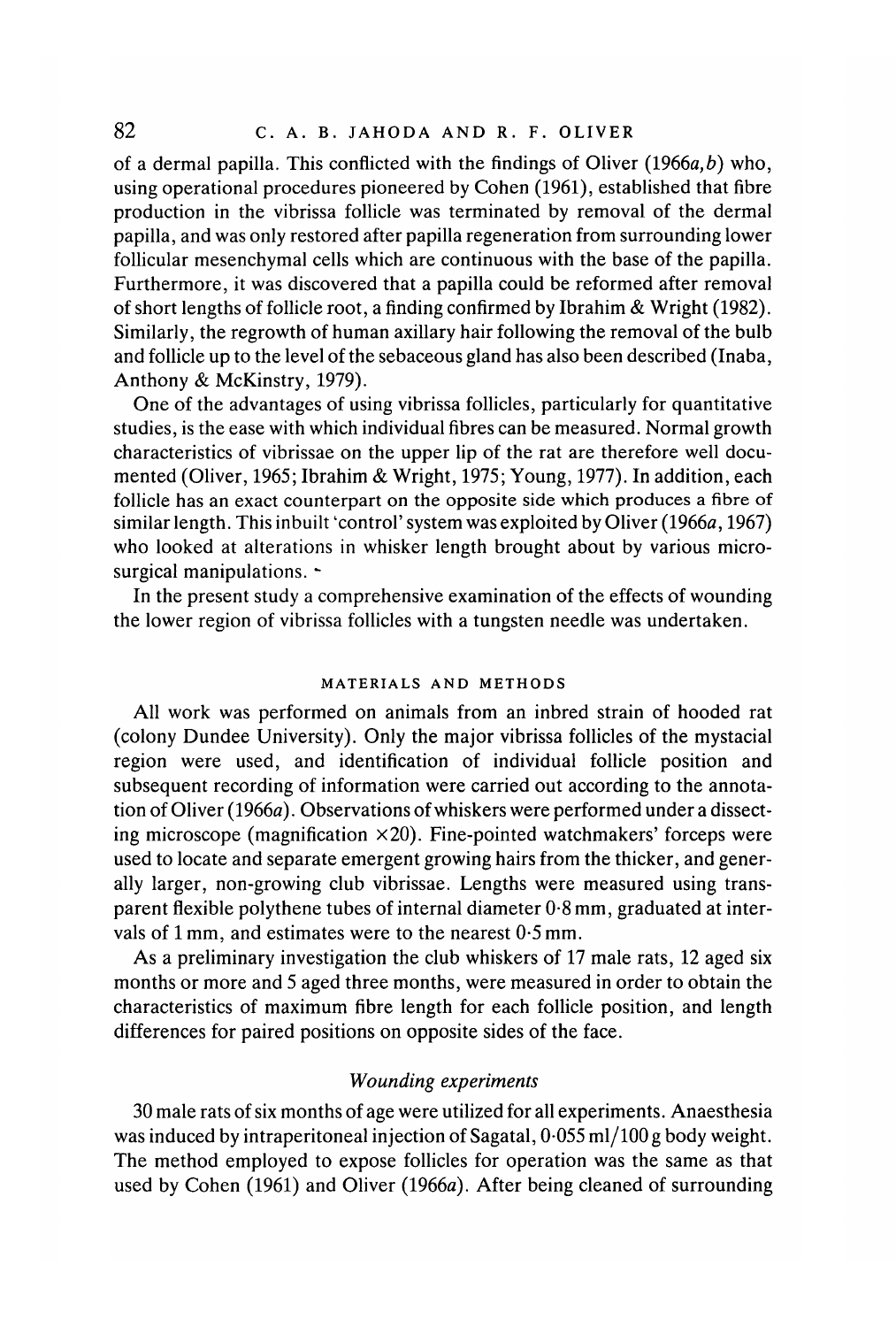

Fig. 1. Diagram of the four different methods used to injure the whisker follicles.

connective tissue, the positional identity of prospective experimental follicles was confirmed and recorded. For convenience, operations were performed on the left-hand side of the face. Damage was inflicted on follicles which were growing hairs (in anagen) using finely pointed tungsten needles mounted on glass rods. A diagrammatic representation of the four operational techniques is shown in Fig. 1.

Method I (1a): A needle was inserted horizontally into the bulb region of a follicle, and then rotated to disrupt the dermal papilla. 52 follicles operated on in this manner were kept under long term observation.

Method II (lb): With this procedure, the follicle capsule was initially penetrated distal to the bulb region, about one third of the way up the follicle. The needle was then carefully pushed into the middle of the papilla, and rotated as before. 18 follicles were kept under regular scrutiny.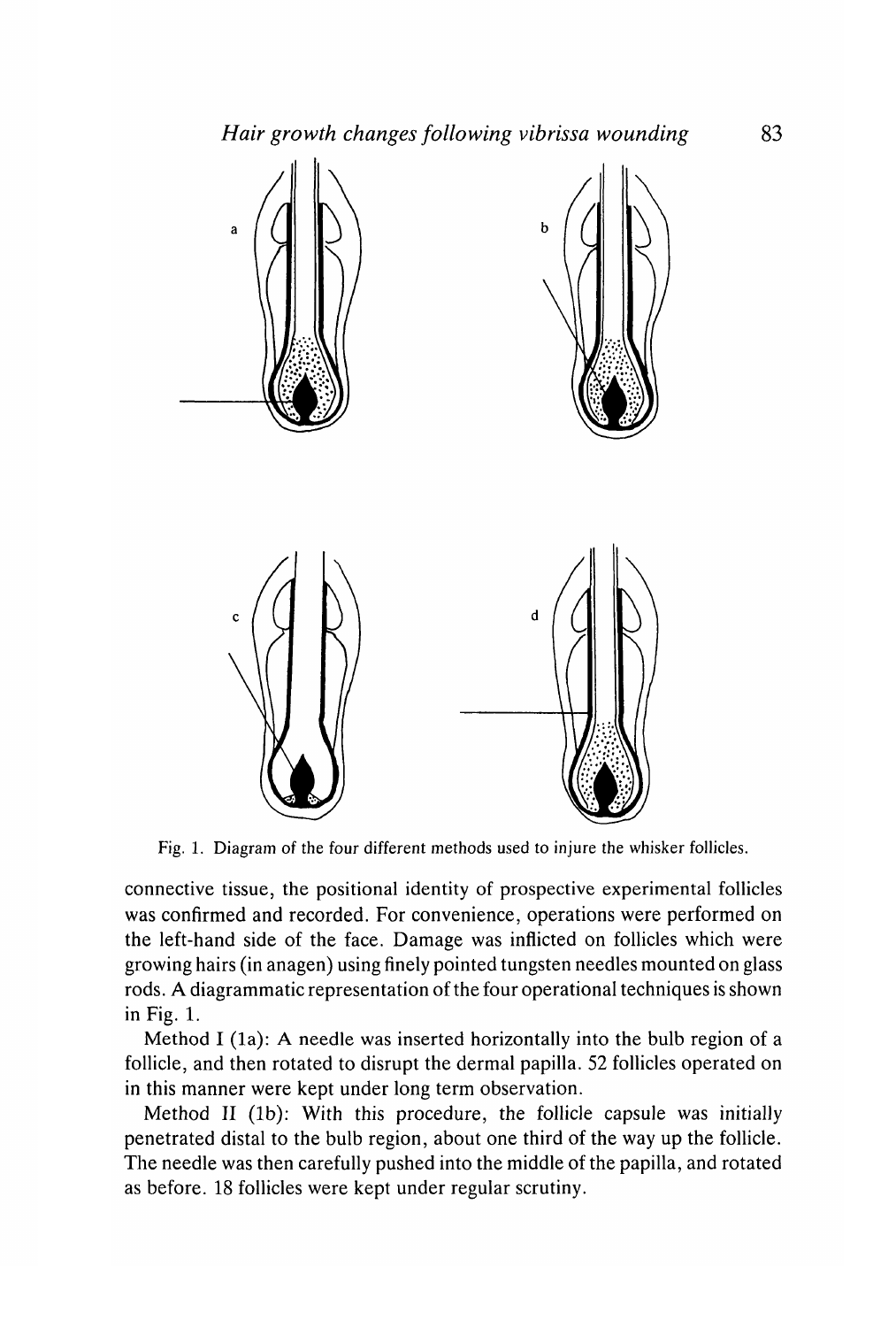Method III (lc): Follicles were damaged as for method II. However, in these specimens injury to the dermal papilla was preceded by plucking of the club and growing fibres prior to the introduction of the needle. 12 follicles damaged in this manner were used for extended observations. In addition vibrissae were plucked from 20 follicles in four animals to examine the effects of a single epilation on whisker length. 10 of these had emergent fibres extracted after removal of the club hair, while with the remaining 10 follicles only the growing hairs were plucked.

Method IV (Id): As a control, a further 19 follicles underwent penetration of the capsule and follicle wall at a level above the bulb and thus without subsequent injury to the proximal region or dermal papilla.

# *Compilation of experimental data*

# *Length measurements*

Following operational procedures experimental follicle positions were examined at regular intervals, normally not exceeding 7 days. Both growing and club hairs were measured as previously described and parallel observations were made on control follicles. Examination commenced 1 to 2 weeks after the initial intervention, was continued throughout the growing phase of the hair cycle, and frequently extended to a second or third postoperative whisker. The first hair produced was termed the first generation or Gl hair, and the second G2 and so on. Results were tabulated and displayed graphically as a basis for further analysis. The absence of vibrissae from follicular positions was always noted, as were irregularities such as multiple hairs, or abnormalities in fibre thickness or shape.

## *Growth rates*

Growth rate estimates (mm/day) were obtained by dividing the increase in length (mm) between two points on the length measurement graphs, by the period of time in days between the two measurements. In general the first observation after fibre emergence was taken as the lower point, and high-point measurements were obtained from positions as similar as possible on the respective growth curves. Growth rates were only calculated where over half the total club length was available.

#### RESULTS

#### *Maximum vibrissa length*

With all follicles there was close agreement between left and right side club lengths as described by Ibrahim & Wright (1975). With the six month and older group of rats, of the 109 paired observations, 104 were within a 2 mm margin (i.e. 4% of a hair measuring 50 mm). Of the remaining 5 pairs none displayed a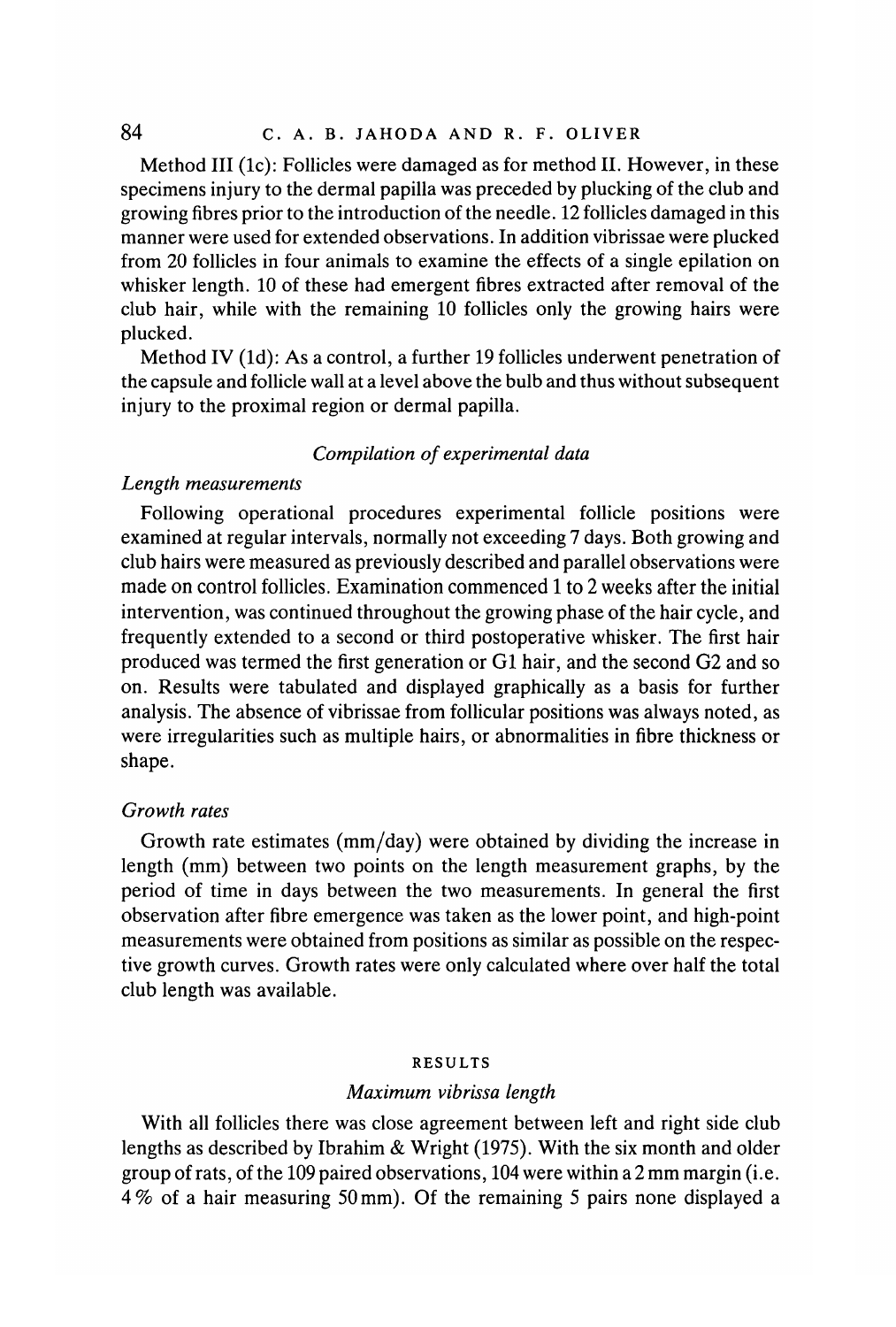difference of more than 3 mm. Similar results were obtained with the 3-monthold animals, in which the average club lengths were up to 4 mm shorter than vibrissae from the same positions on older rats.

Excluding the top horizontal row (which was not used experimentally), for the older rats the range of measurements within vertical rows of follicles fell within discrete non-overlapping groups; i.e. passing from the most posterior row 'a' anteriorly 'a': 49-5-59mm; 'b': 42-47-5 mm; 'c': 31-38mm; 'd': 19-25-5 mm;  $'e$ : 10-16.5 mm.

# *Wounding experiments*

# *Method I*

During this procedure it was observed that cellular material was being lost from the follicle capsule (Jahoda & Oliver, 1984). Omitted data represented occasions where information was inadequate to satisfy the criteria necessary to make growth rate estimates.

Following injury, all but one follicle terminated fibre production and lost their growing hairs. Subsequently, two of the experimental follicles failed to produce emergent whiskers. Six follicles produced new hairs less than 10 days after being damaged. Thirty-three vibrissae were visible between 10 and 20 days postoperatively and a further four new hairs were first seen at 24, 28, 43 and 49 days after wounding.

# *Length* (Table 1)

Differences of 4 mm and greater between experimental and control vibrissae were regarded as significant. This value represented a margin of 2 mm above the differences in terminal length found in over 95 % of the previously described measurements of undamaged whisker pairs, and lmm above the maximum difference.

In the first generation following injury (Gl) the majority of follicles produced whiskers within 4 mm of their controls. However, over 40 % of the postoperative

| Terminal length of experimental<br>fibres compared with control | Number of whiskers for each generation |                     |    |
|-----------------------------------------------------------------|----------------------------------------|---------------------|----|
|                                                                 | G1                                     | G <sub>2</sub>      | G3 |
| Within 4 mm                                                     | 24(1 <sub>b</sub> )                    | 24(1 <sub>b</sub> ) | 19 |
| Shorter by $\geq 4$ mm                                          | 15(2b)                                 | 19(2 <sub>b</sub> ) | 8  |
| Longer by $\geq 4$ mm                                           |                                        |                     | 6  |
| Total                                                           | 44                                     | 46                  | 33 |

Table 1. *Effect of injury on vibrissa length, method I*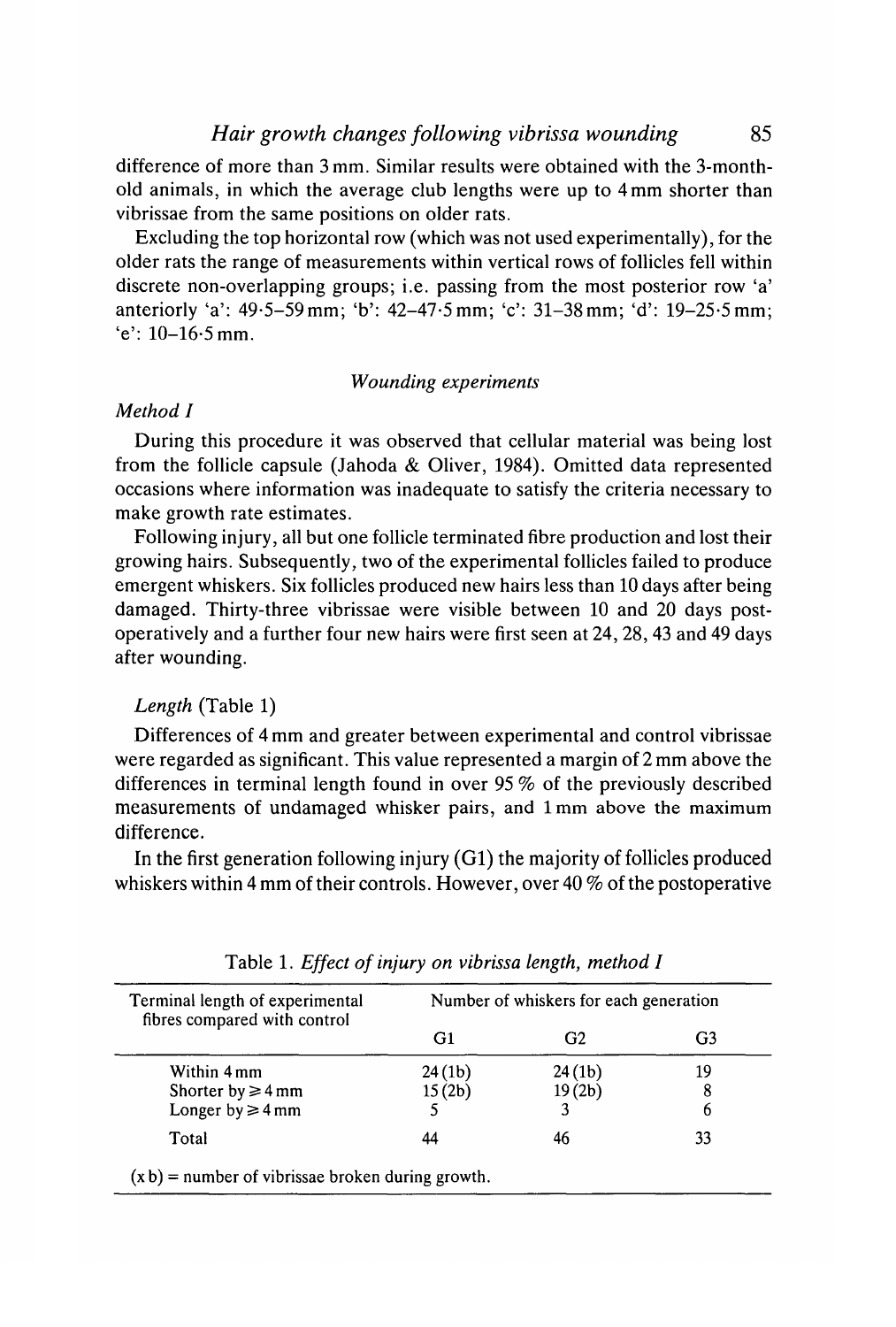| Growth rates of experimental<br>fibres compared with control | Number of whiskers for each generation |    |    |  |
|--------------------------------------------------------------|----------------------------------------|----|----|--|
|                                                              | G1                                     | G2 | G3 |  |
| Within 0.1 mmm/day                                           | 16                                     |    | 18 |  |
| Slower by $\geq 0.1$ mm/day                                  | 18                                     | 18 |    |  |
| Faster by $\geq 0.1$ mm/day                                  |                                        |    |    |  |
| Total                                                        |                                        | 36 | 34 |  |

Table 2. *Effect of injury on vibrissa growth rate, method I*

vibrissae were either 'longer' or 'shorter', with the latter constituting threequarters of this figure. In G2 and G3 the combined number of hairs with altered length remained at over 40 % of the total.

# *Growth rate* (Table 2)

A margin of 0-1 mm/day was chosen to distinguish differences in follicle behaviour between the experimental and control sides. While essentially an arbitrary figure, this represents a club length difference of 5 mm over a 50-day period of growth, and provides a convenient indication of variation in growth rate following injury.

In Gl just over half of the wounded follicles produced vibrissae at a growth rate below that of their controls. The percentage of slower growing hairs was raised slightly in G2, but fell to below 50 % in G3. Each of the latter two generations revealed a single faster growing hair.

It is of great interest that the distribution of reduced growth rate was almost uniform among experimental follicles producing whiskers of equivalent, longer or shorter length to their controls in Gl. Thus it is clear that the five follicles which had manufactured longer hairs (at equivalent or reduced rate), had produced them over a prolonged growing period. Similarly, ten vibrissae which had not altered in length, had grown at a reduced rate and had been produced over a longer period of time.

In every case control follicles showed remarkable consistency in both length and growth rate over successive generations.

In addition to these quantitative observations, method I follicles displayed a number of abnormal phenomena including the production of multiple fibres; the abrupt cessation of growth and premature fibre loss; and an increase in the length of time between termination of hair growth and the emergence of a new whisker.

## *Method II*

Wounding operations were successfully performed on 18 follicles in 10 male rats. In contrast to method I, there was no loss of follicular material from the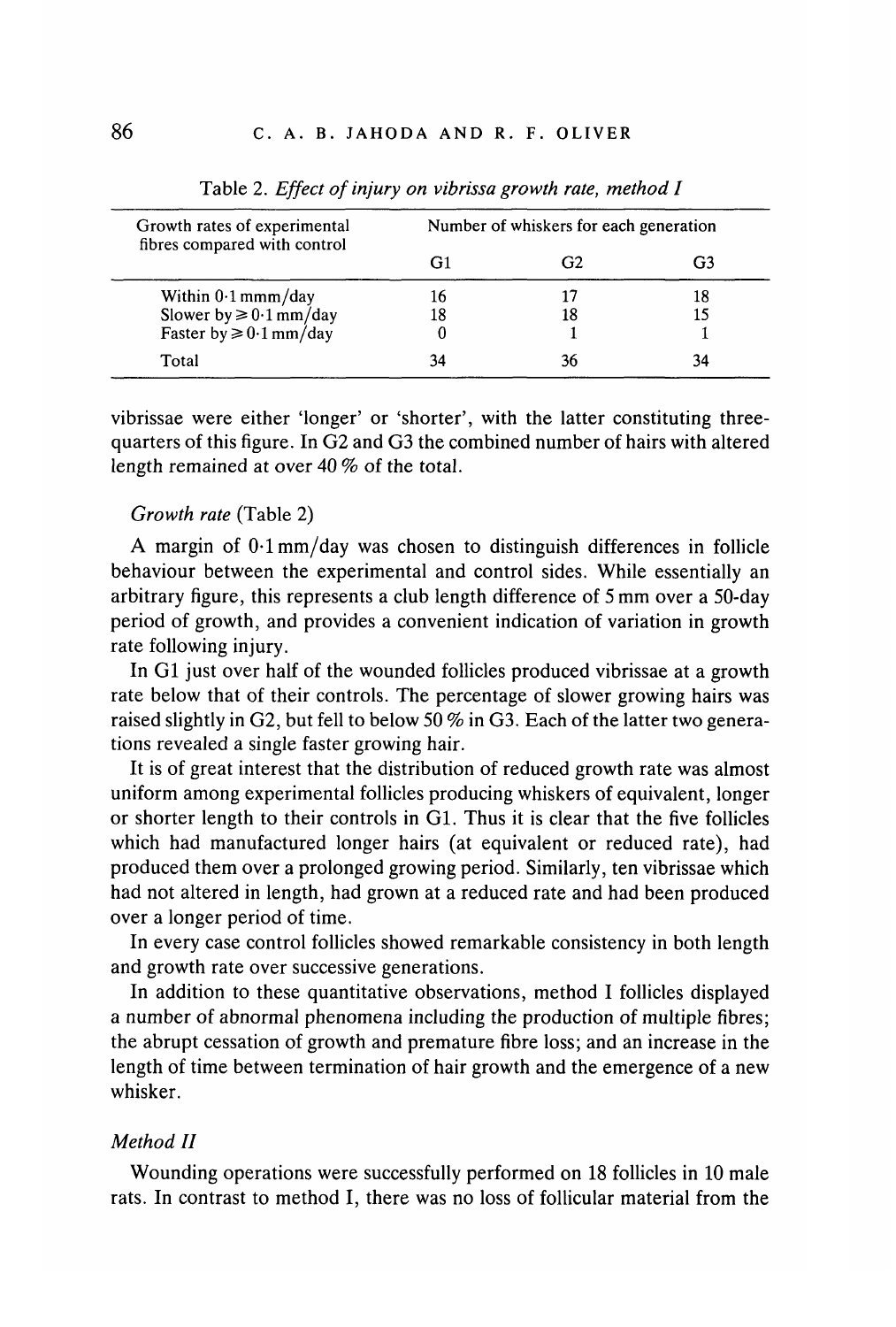capsule. Wounded follicles and their controls were kept under observation for up to 170 days, by which time the majority of experimental follicles had produced two complete generations of whiskers.

| Terminal length of experimental<br>vibrissae compared with controls | Number of whiskers for each generation |                       |            |  |
|---------------------------------------------------------------------|----------------------------------------|-----------------------|------------|--|
|                                                                     | Method II                              |                       | Method III |  |
|                                                                     | G <sub>1</sub>                         | G <sub>2</sub>        | G1         |  |
| Within 4 mm                                                         |                                        | $\frac{4(1b)^*}{4^*}$ |            |  |
| Shorter by $\geq 4$ mm                                              | 4(lb)                                  |                       |            |  |
| Longer by $\geq 4$ mm                                               |                                        | $8*$                  | 5*         |  |
| Total                                                               | 16                                     |                       | 10         |  |

Table 3. *Effect of injury on whisker length, methods II and HI*

(xb) = number of hairs broken during growth.

\* includes hair which had not fully attained terminal length.



Fig. 2. Growth curves of the experimental follicle which manufactured the giant whisker in Fig. 3.  $\bullet$ , and of its control  $\blacksquare$ . The increased fibre length of the experimental whisker is clearly brought about through an extension of the growing period, and not by a difference in growth rate.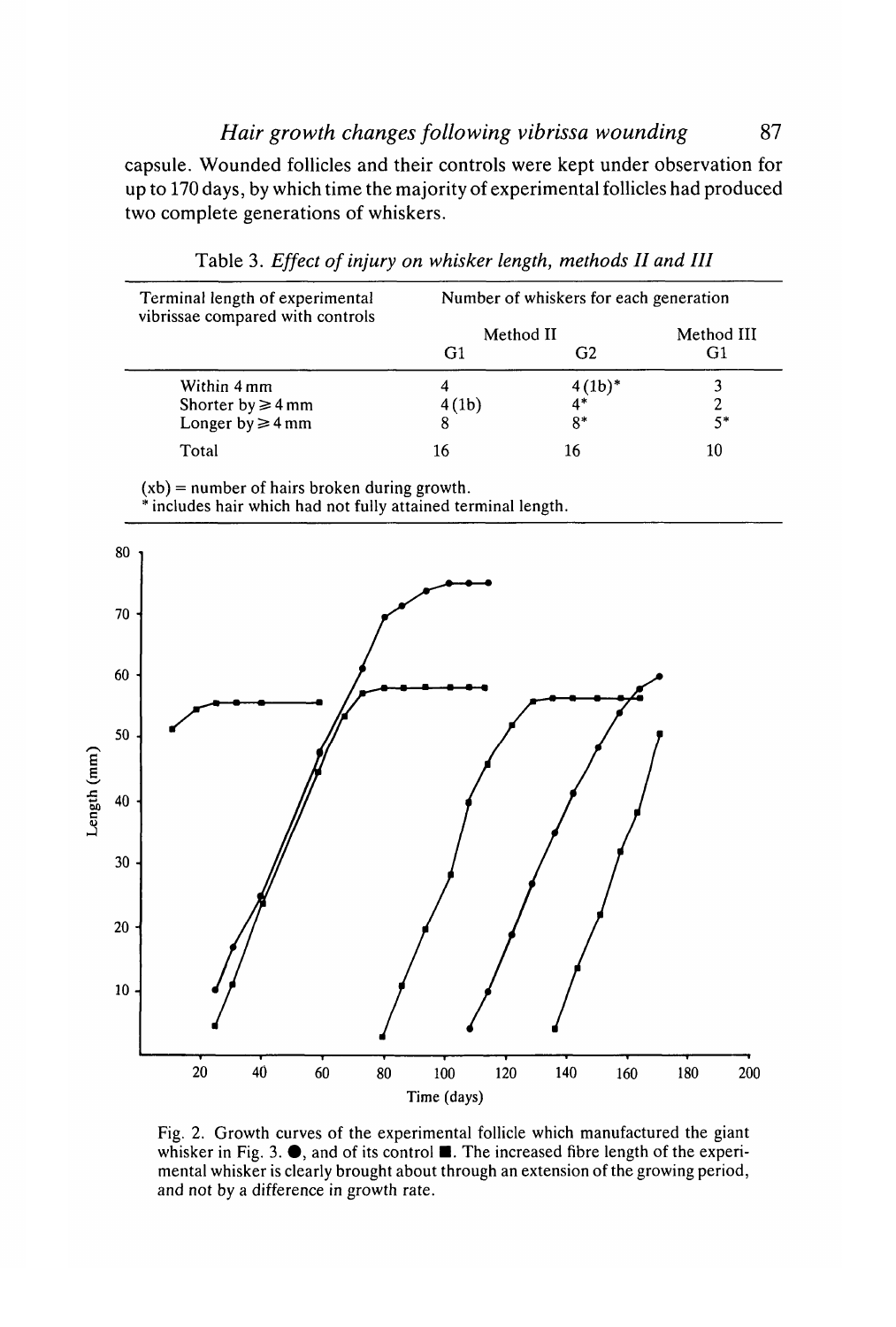

Fig. 3. Giant whisker (arrowed) produced after the method II wounding procedure.

Following injury all follicles ceased hair production and lost their growing fibres. Subsequently, two failed to display emergent vibrissae. Of the remaining sixteen follicles, fourteen produced hairs between 9 and 20 days post-operatively and two whiskers were first seen at 27 and 44 days respectively.

Terminal length measurements (Table 3) revealed that half of the follicles which produced vibrissae in Gl had hairs at least 4 mm longer than their controls. The longest of these (Figs 2, 3) measured 15 mm more, and was therefore 29 % longer, than its right side counterpart. A further four whiskers were of equivalent length to their controls, and four were shorter, though one of this latter group was a broken fibre.

More detailed information about the eleven follicles which produced at least one long hair postoperatively is displayed in Table 4. Five of these manufactured significantly longer hairs in both Gl and G2. Therefore, although three follicles switched to producing longer hairs in G2, three others went in the reverse direction. None of the latter group attained full terminal length, as one was broken, and the other two biopsied prematurely. Nevertheless, the mean percentage increase in length for Gl whiskers of 15-6% fell by over 5 % in G2.

There was no increase in rates of growth; over 75 % of the follicles produced hairs at a reduced rate in both Gl and G2. Increases in whisker length were therefore associated with extended growing periods.

## *Method III*

Both club and growing hairs were plucked just prior to wounding in 12 follicles in four rats. Two subsequently failed to produce emergent vibrissae. As shown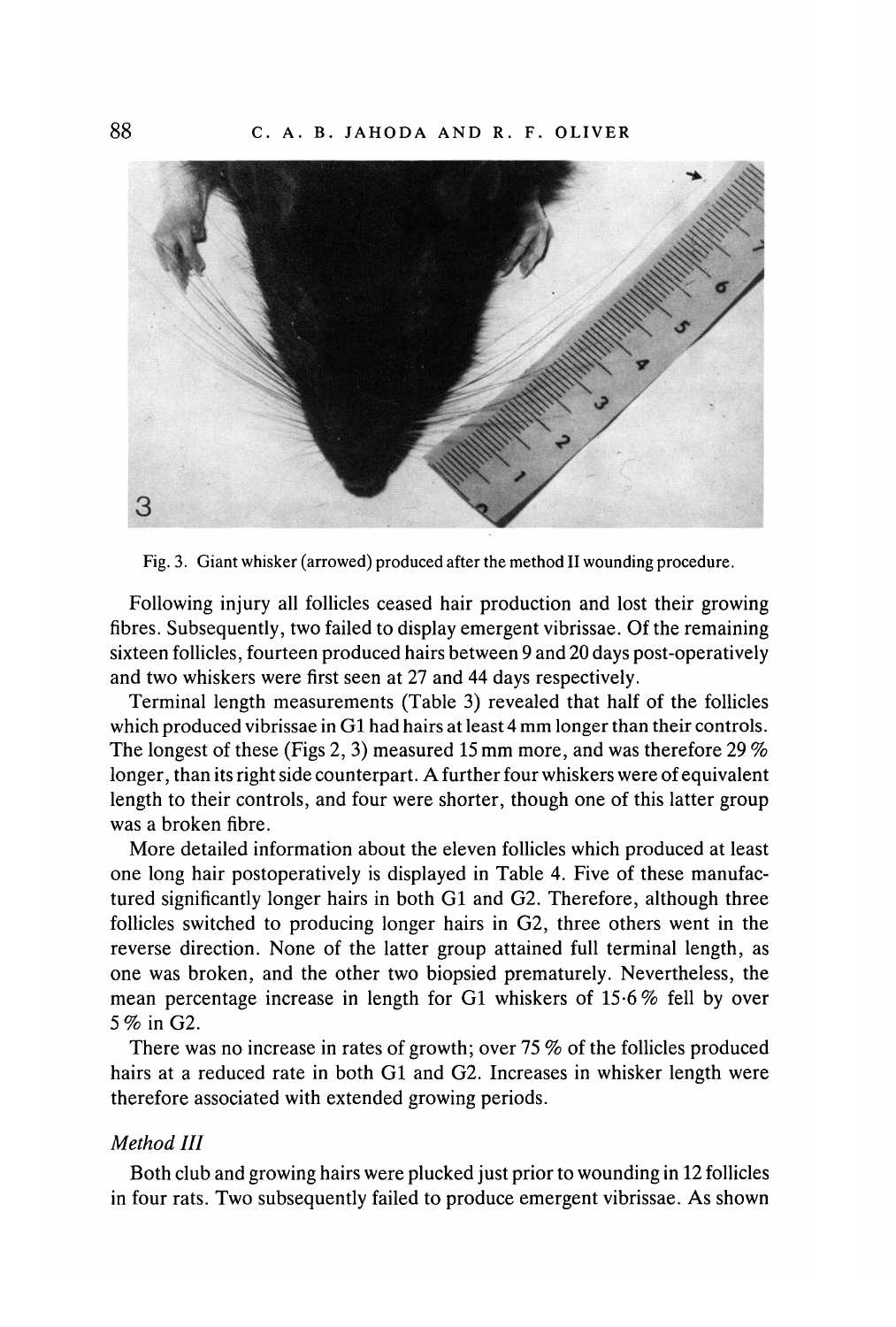|                                                                                                                                                                                                                                                            |                | % Increase in length of experimental<br>hairs against control |                          |  |  |
|------------------------------------------------------------------------------------------------------------------------------------------------------------------------------------------------------------------------------------------------------------|----------------|---------------------------------------------------------------|--------------------------|--|--|
| Rat                                                                                                                                                                                                                                                        | Follicle       | G1                                                            | G <sub>2</sub>           |  |  |
| 2/A                                                                                                                                                                                                                                                        | 4a             | $(=)$                                                         | 12                       |  |  |
| 2/B                                                                                                                                                                                                                                                        | 3a             | 22                                                            | 9                        |  |  |
| 2/C                                                                                                                                                                                                                                                        | 4a<br>3a<br>5b | 29<br>7<br>11                                                 | $(=)^*$<br>16<br>$(=)$ b |  |  |
| $_{2/G}^{2/D}$                                                                                                                                                                                                                                             | 4a<br>3a       | 9<br>23                                                       | 8b<br>$(-)^*$            |  |  |
| 2/H                                                                                                                                                                                                                                                        | 4a<br>4a       | $(=)$<br>9                                                    | 7<br>12                  |  |  |
| 2/I                                                                                                                                                                                                                                                        | 5b<br>3a       | $(-)$<br>15                                                   | 9<br>9                   |  |  |
|                                                                                                                                                                                                                                                            | Mean $%$       | 15.6                                                          | $10-3$                   |  |  |
| $G = Postoperative generation number.$<br>$(=)$ = Experimental hair equivalent in length to control<br>$(-)$ = Experimental hair shorter in length than control<br>$b =$ Whisker broken during growth phase<br>* = Terminal length not attained at biopsy. |                |                                                               |                          |  |  |

Table 4. *Table showing % increase in length of experimental hairs compared with controls, method II*

in Table 3, of the remaining follicles, five produced longer hairs; three had fibres of equivalent length to their controls; and two manufactured shorter fibres. Therefore, in close agreement with method II, half of the damaged follicles had formed longer hairs in Gl. Moreover, the mean length increase of 14-8 % was also near to that attained by Gl follicles in the previous method.

# *Effect of plucking alone*

Following plucking, hair production was terminated in all twenty follicles. Sixteen new whiskers were seen between 7 and 17 days, and four between 27 and 55 days, but none of the plucked follicles produced Gl vibrissae longer than their controls.

# *Method IV*

In three rats where 19 follicles were damaged above the bulb region, 3 follicles failed to produce emergent whiskers. The Gl fibre lengths for the remaining 16 follicles revealed no hairs of longer than control length. Four whiskers were shorter than their controls, while the remaining twelve were equivalent in length.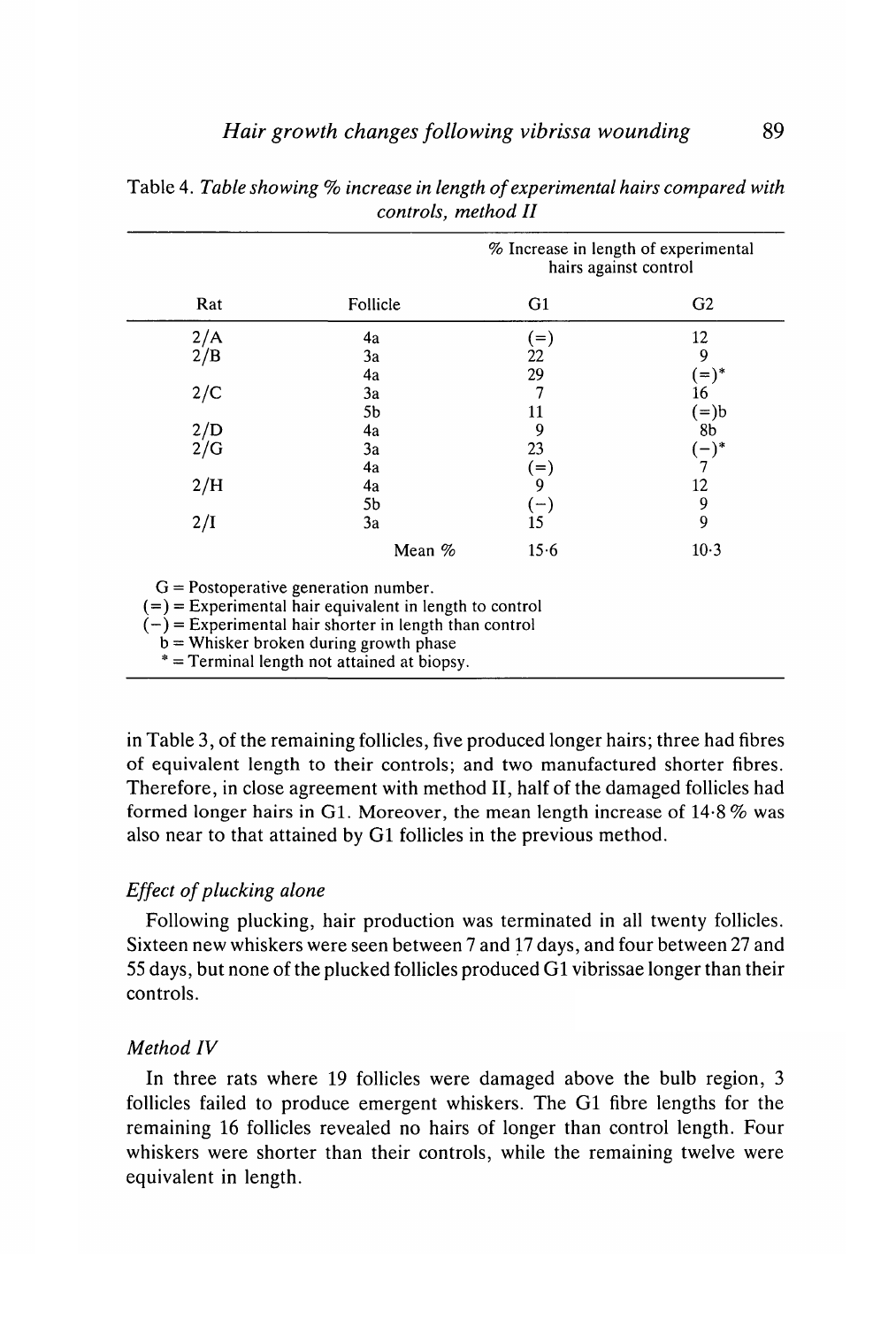## DISCUSSION

#### *Normal whisker length*

Vibrissa length measurements agreed with all previous investigations in that a distinct anteroposterior gradient of increasing fibre size was observed. Apart from the top horizontal row, the lengths could all be divided into discrete nonoverlapping groups representing vertical rows. The range of length displayed within these groups was similar to that found on male Wistar rats by Ibrahim  $\&$ Wright (1975).

Paired length measurements carried out to determine normal differences in club length between whiskers in identical positions on either side of the face revealed a margin rarely exceeding 2 mm, or about 4 % for the hairs of length normally used experimentally. Ibrahim & Wright (1975) also found that vibrissae grew synchronously within the same margin. These authors showed that for the first three postnatal cycles, whiskers underwent a stepwise increase in length before levelling off. Age-related length differences were confirmed in the current work, and it was for this reason that 6-month-old rats, whose whisker lengths had stabilized, were used for all experimental procedures.

### *Follicle wounding*

As four operational procedures were performed, the reasoning behind the use of these different techniques will be briefly considered.

Using the method I procedure it was apparent that apart from inflicting injury *in situ,* cellular material was being lost from the bulb region of many follicles. To overcome any influence this loss of bulbar material might have on subsequent hair growth, method II was employed. As damage with these two methods was inflicted on both the epidermal matrix and the dermal papilla, method III was devised. It has already been shown that plucking of growing vibrissae removes a high proportion of epidermal matrix with no stimulatory effect on whisker length (Oliver, 1965; Ibrahim & Wright, 1978), and plucking procedures in this study confirmed these findings. Thus in method III, which acted as a quasi control, the removal of club and growing hairs prior to wounding meant that damage was essentially restricted to the dermal papilla alone (Jahoda & Oliver, 1984). The method IV control procedure was designed to show the effects on whisker growth of damage above the bulb region.

The present experiments confirmed the recuperative powers of vibrissa follicles following injury, with over 90 % of them manufacturing external fibres after being wounded. However, the most striking result was the confirmation of consistent increases in hair length (Oliver & Jahoda, 1981). This effect was manifested by some 10 % of follicles after method I operations, where a complex response included production of over 33 % short hairs. However, following methods II and III, in which no loss of cellular material from the capsule occurred, some 50 % of postoperative vibrissae were longer than expected. This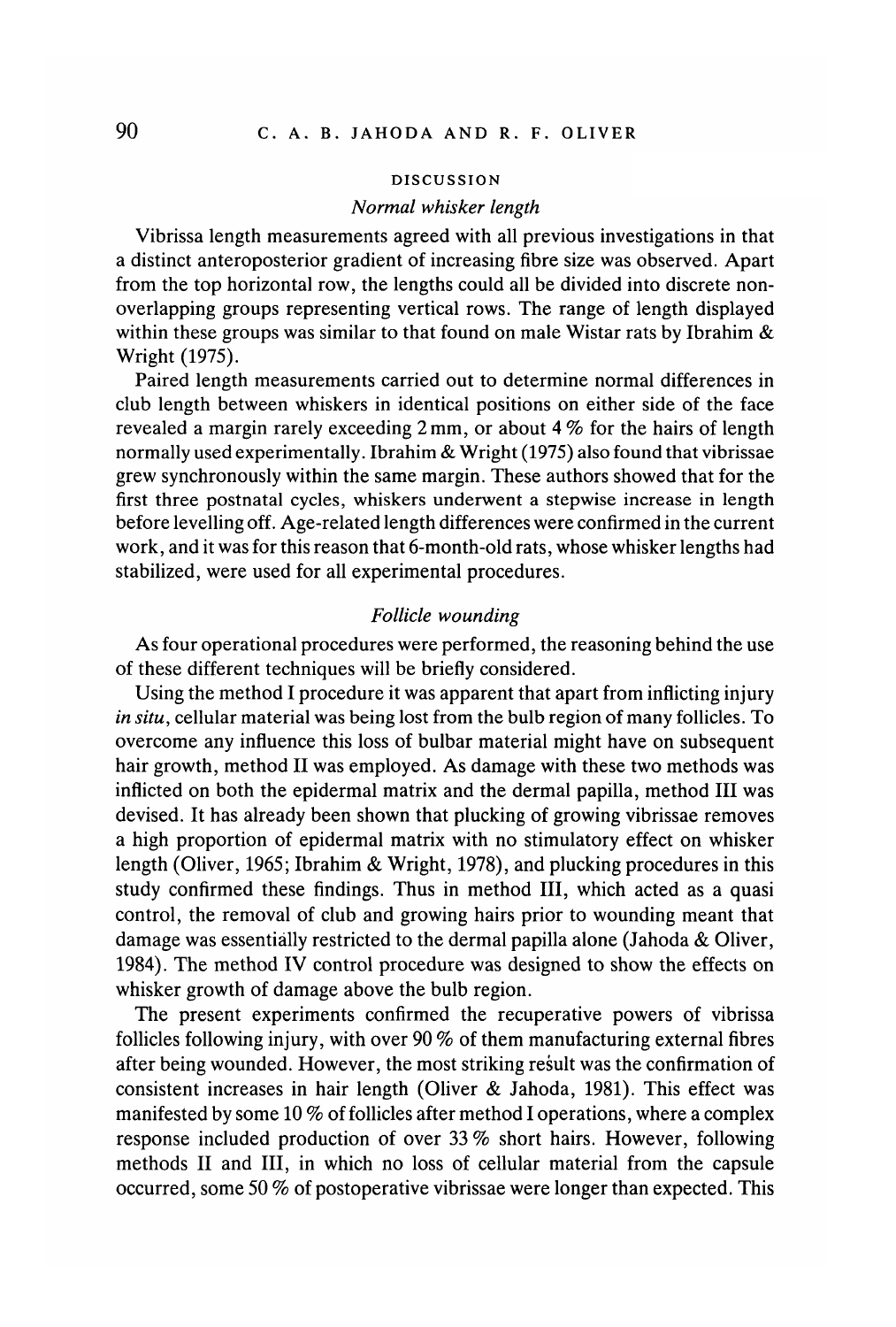effect persisted into the second postoperative generation. In contrast, none of the follicles wounded distal to the bulb region produced longer than expected hairs. Recently, Ibrahim & Wright (1982) observed the formation of a single long vibrissa fibre following lower follicle regeneration. They have also shown whisker length increases of the same degree as in the present experiments following exposure of adult mice to high levels of testosterone (Ibrahim & Wright, 1983). What is intriguing about the present results is that they specifically implicate the dermal papilla in the production of longer hairs.

Hair length, which was employed as the primary measure of follicle activity, is the product of the rate of fibre growth, and the duration of fibre production. Where changes in these two parameters occurred they were consistent for all wounding methods. Growth rate when affected was reduced. Therefore longer whisker production was exclusively due to increases in the duration of growth. This effect was especially demonstrated in the results from methods II and III where more longer hairs were produced despite the increased number of follicles showing reduced growth rates. Interestingly, where experimental follicles produced hairs of normal length, this could either reflect the absence of wounding effects, or (as in ten method I follicles) be the result of increases in duration of growth and reductions in growth rate anulling each other.

Increased duration of hair growth has only rarely been demonstrated experimentally. Therefore it is noteworthy that when Hale & Ebling (1975) elicited this phenomenon through the action of propylthiouracil on rat pelage hairs, it was associated with a reduction in growth rate. At the same time treatment with thyroxine caused hairs to grow faster, while reducing the length of the growing period. Likewise in the present study a balance between the two altered parameters could negate any effect on fibre length. Indeed a major point to emerge from these findings is that factors which control growth rate appear to be independent of those which determine the duration of growth. Interestingly vibrissa length increases produced through the influence of testosterone involved longer growth periods, but unaffected growth rates (Ibrahim & Wright, 1983).

The hair growth cycle can be divided into three basic stages; anagen, the growing phase; catagen, the period of follicle regression; and telogen, when epidermal proliferation and hair growth is arrested. The mechanisms which control the repeated initiation and termination of the adult hair cycle represent the principal enigmas of hair growth. The timing of this cycle is astonishingly consistent for individual vibrissa follicles, and Oliver (1965) has noted the relationship between the order of hair replacement in adult follicles, and the sequence of vibrissa follicle development in embryos. The same author (Oliver, 1980) has proposed a control system based on an active mesenchymal element which would both initiate growth, and maintain it through a growing period. It was suggested that follicle behaviour might be governed by stimuli from the papilla, therefore reflecting some 'intrapapillary cycle of events'. This infers that the dermal papilla of each follicle starts off with an internal mechanism regulating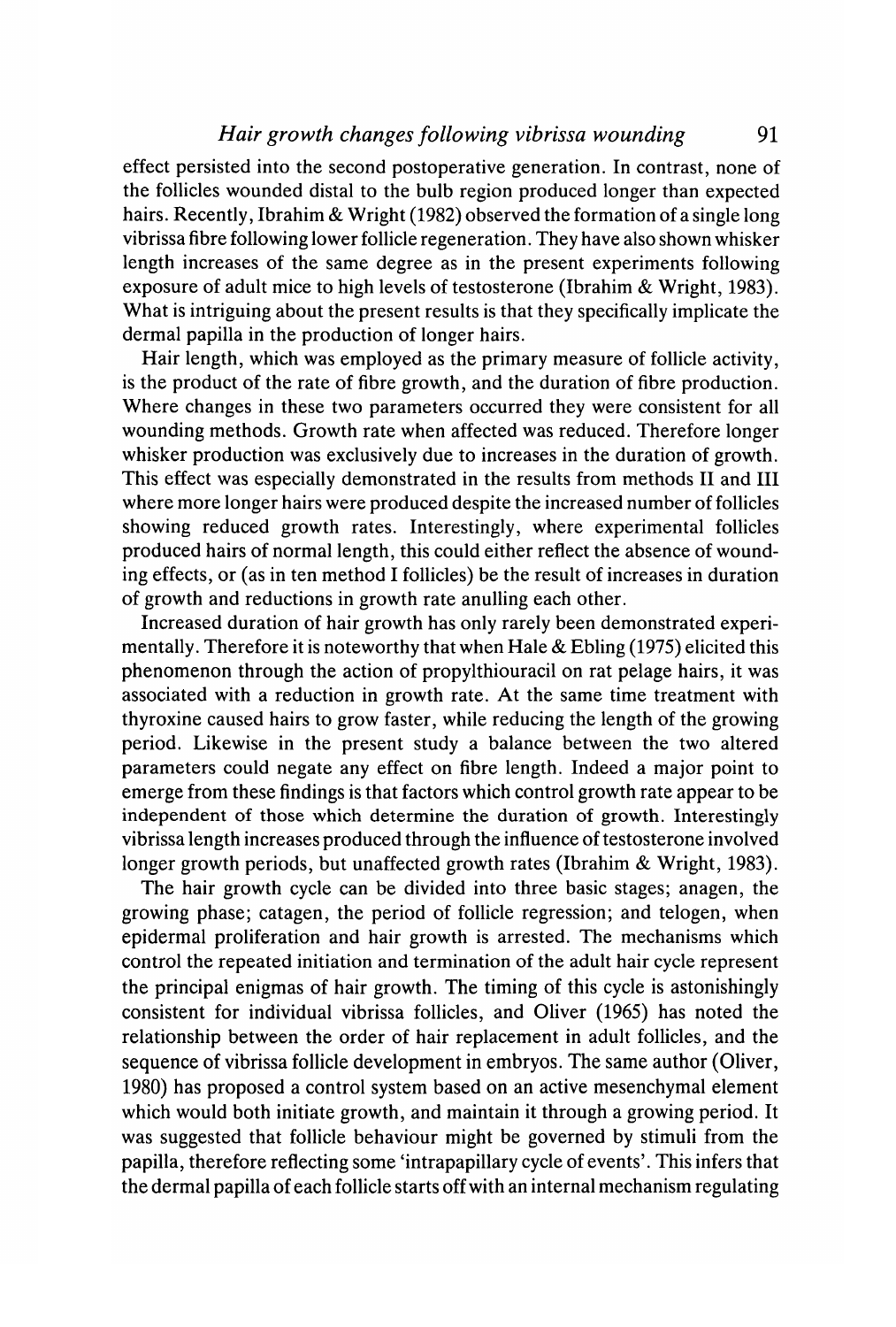the timing of the cycle, perhaps derived from embryonic regulatory mechanisms. While the current results were in accordance with the above ideas to the extent that stimulation of the dermal papilla by wounding appeared to be primarily responsible for the production of longer fibres, the question as to why papilla injury should affect the duration of the growing period remains unresolved. Nevertheless, a histological study offers a reasonable explanation for some aspects of follicle behaviour after injury (Jahoda & Oliver, 1984).

We would like to thank Mr Bruce Pert and Mademoiselle Yolande Bouvat for their expert technical assistance. This work was supported by a Medical Research Council studentship.

#### REFERENCES

- BUTCHER, E. O. (1965). The specificity of the hair papilla in the rat. *Anat. Rec.* 151,231-238. COHEN, J. (1961). The transplantation of individual rat and guinea-pig whisker papillae.
- /. *Embryol. exp. Morph.* 9, 117-127.
- GEARY, J. R. JR. (1952). Effect of roentgen rays during various phases of the hair cycle of the albino rat. *Am. J. Anat.* **91,** 51-106.
- HALE, P. A. & EBLING, F. J. (1975). The effects of epilation and hormones on the activity of rat hair follicles. /. *exp. Zool.* **191,** 49-62.
- IBRAHIM, L. & WRIGHT, E. A. (1975). The growth of rats and mice vibrissae under normal and some abnormal conditions. *J. Embryol. exp. Morph.* 33, 831-834.
- IBRAHIM, L. & WRIGHT, E. A. (1977). Inductive capacity of irradiated dermal papillae. *Nature* **265,** 733-734.
- IBRAHIM, L. & WRIGHT, E. A. (1978). The effect of a single plucking at different times in the hair cycle on the growth of individual mouse vibrissae. *Br. J. Dermatol.* **99,** 365-370.
- IBRAHIM, L. & WRIGHT, E. A. (1982). A quantitative study of hair growth using mouse and rat vibrissal follicles. *J. Embryol. exp. Morph.* 72, 209-224.
- IBRAHIM, L. & WRIGHT, E. A. (1983). Effect of castration and testosterone propionate on mouse vibrissae. *Br. J. Dermatol.* **108,** 321-326.
- INABA, M., ANTHONY, J. & MCKINSTRY, C. (1979). Histologic study of the regeneration of axillary hair after removal with a subcutaneous tissue shaver. *J. Invest. Dermatol.* 72, 224-231.
- JAHODA, C. A. B. & OLIVER, R. F. (1984). Histological studies of the effects of wounding vibrissa follicles in the hooded rat. /. *Embryol. exp. Morph.* 83, 00-00.
- LILLIE,F. R.& WANG, H. (1941). Physiology and development of the feather. V. Experimental morphogenesis. *Physiol. Zool.* 14, 103-133.
- LILLIE, F. R. & WANG, H. (1944). Physiology and development of the feather. VII. An experimental study of induction. *Physiol. Zool.* 17, 1-31.
- OLIVER, R. F. (1965). Whisker growth and regeneration in the hooded rat. Ph.D. Thesis, University of Birmingham.
- OLIVER, R. F. (1966a). Whisker growth after removal of the dermal papilla and lengths of the follicle in the hooded rat. /. *Embryol. exp. Morph.* 15, 331-347.
- OLIVER, R. F. (19666). Histological studies of whisker regeneration in the hooded rat. /. *Embryol. exp. Morph.* 16, 231-244.
- OLIVER, R. F. (1967). The experimental induction of whisker growth in the hooded rat by implantation of dermal papillae. /. *Embryol. exp. Morph.* **18,** 43-51.
- OLIVER, R. F. (1980). Local interactions in mammalian hair growth. In *The Skin of Vertebrates,* (ed. Spearman & Riley), pp. 199-210. London and New York: Academic Press.
- OLIVER, R. F. & JAHODA, C. (1981). Intrafollicular Interactions. In *Hair Research,* (ed. Orfanos, Montagna & Stuttgen), pp. 18-24. Berlin and Heidelberg: Springer-Verlag.
- WANG, H. (1943). Morphogenetic functions of the epidermal and dermal components of the papilla in feather regeneration. *Physiol. Zool.* 16, 325-350.